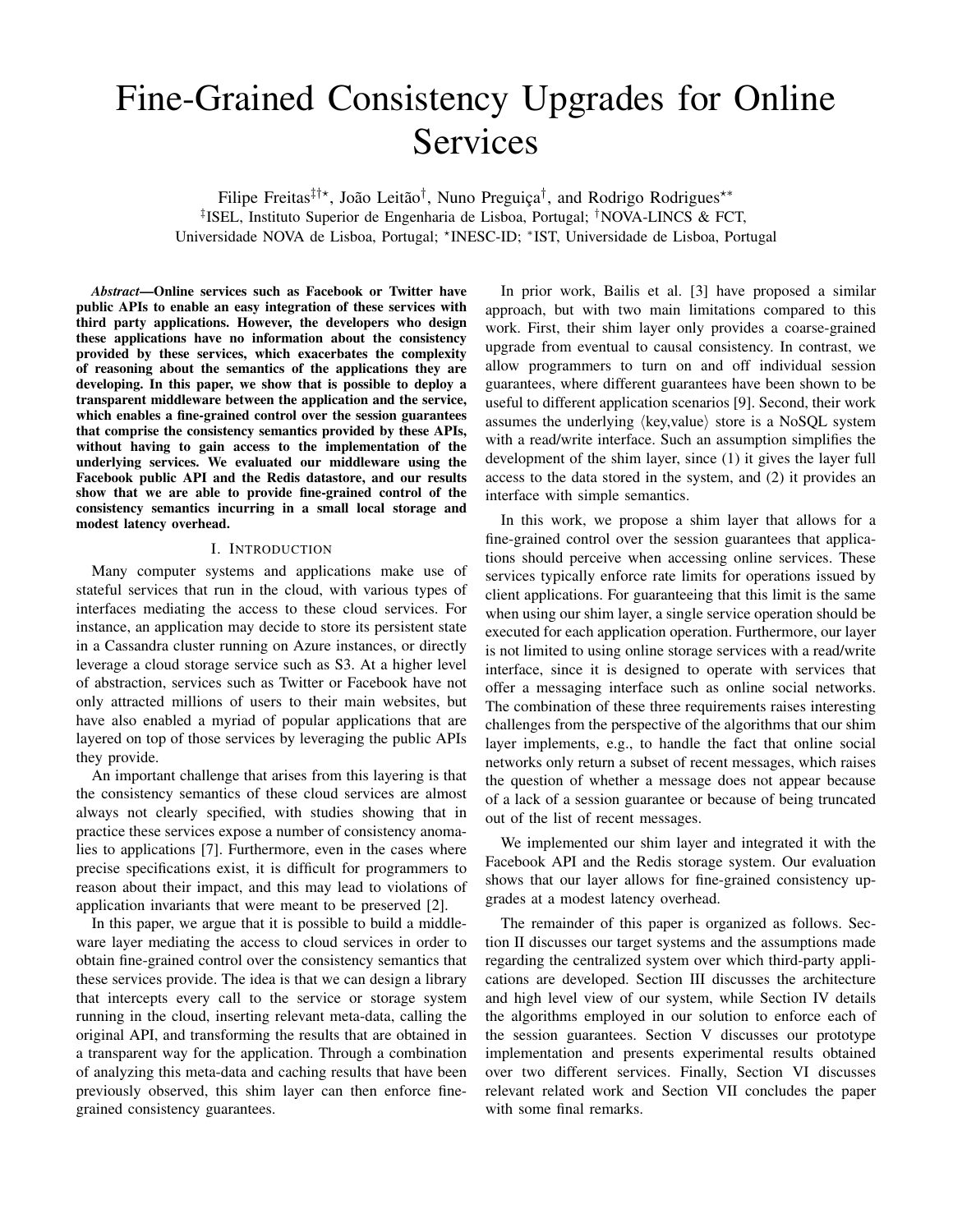## II. TARGET SYSTEMS

Our goal is to provide particular consistency guarantees to third-party applications using popular online web services that expose public APIs. In particular, the application developer may choose to have individual session guarantees (read your write, monotonic reads, monotonic writes, and writes follows reads) as well as combinations of these properties (in particular, all four session guarantees corresponds to causality [5]). To achieve this, we provide a library that can be easily attached to the third-party client application, allowing us to enrich the semantics exposed through the system public API. There are multiple popular systems that provide such public APIs, with various differences in terms of the interface they expose. As such, we needed to focus on a group of APIs with a similar service interface that we can easily adapt to, and we chose to focus on a particular class of services, namely social networks, such as Facebook, Twitter, or Instagram. Our choice is based on the relevance and popularity of these services and also on the large number of third-party applications that are developed for them. In particular, we target services that expose a data model based on key-value stores, where data objects can be accessed through a key, and that associate a list of objects to each key. We observe that this data model is prevalent in online social network services, particularly since they share concepts such as user feeds and comment lists. In particular, we target services where the API provides two fundamental operations to manipulate the list of objects associated with a given key: an insert operation to append a new object to the first position of the list, and a get operation that exposes the first  $N$  elements of the list (i.e., the most recent  $N$  elements).

Since we access these services through their public APIs, we need to view the service implementation as a black box, meaning that no assumptions are made regarding their internal operation. Furthermore, we design our protocols without making any assumption regarding the consistency guarantees provided through the public service API. The importance of not assuming any guarantees from existing services is justified by our own previous measurement study [7], which showed a high prevalence of violations of multiple session guarantees in public APIs provided by services of this class.

Our algorithms require storing meta-data alongside the data, which can be difficult to do when accessing services as black boxes, namely when the service has no support for including user managed meta-data (this is the case of Facebook, which we explore in the context of our prototype experimental evaluation). In this case, we need to encode this meta-data as part of the data itself. As a consequence, when the service is accessed by native clients (i.e., web applications or third party applications that do not resort to our Middleware) the user might see this meta-data. However, we believe that this is not a crucial issue, since many third party applications only access lists that are used exclusively by that application.

In order to arbitrate an ordering among operations issued by the local client and other remote clients, our Middleware has the need to have an approximate estimate of the current time.



Fig. 1. Middleware

To achieve this, two options are available. If the service has a specific call in its public API that exposes the time in the server, such call can directly be used by our system. Otherwise, if the service exposes a REST API (which is typical in many services) a simple REST call can be performed to the service, and the server time can be extracted from a standard HTTP response header (called *Date*). Note that, even though it is desirable that this estimate is synchronized across clients, we do not require either clock or clock rate synchronization for correctness. In particular, the only negative effect of clocks being out of synch is a reordering of concurrent events from different sessions that is incoherent with their real time occurrence; this can imply, in the case of a service that outputs a sliding window of recent events, that more recent messages may be considered eligible for being truncated (i.e., considered older than the lower end of the window). However, we guarantee that such ordering never violates the correctness conditions we are enforcing.

Finally, we observe that, in practice, the public API exposed by these services often imposes rate limits for operations issued by client applications. These rate limits are exposed under the form of a maximum number of operations that can be executed within a given time window. In particular, we have experimentally observed that violating these rate limits can lead the service to either block further access by the application, or introduce noticeable delays in processing requests issued by the application. The existence of operation rate limits imposes a requirement on our protocols: for each application operation, a single service operation can be issued. This is important to guarantee that an application using our middleware faces the same rate limits as an application using directly the service.

### III. SYSTEM OVERVIEW

In this section we discuss the general architecture of our solution, which is materialized in a library implementing a middleware layer. We then provide an overview of the operation of our protocols, explaining how they enforce the consistency guarantees of session properties in a transparent way for the client applications.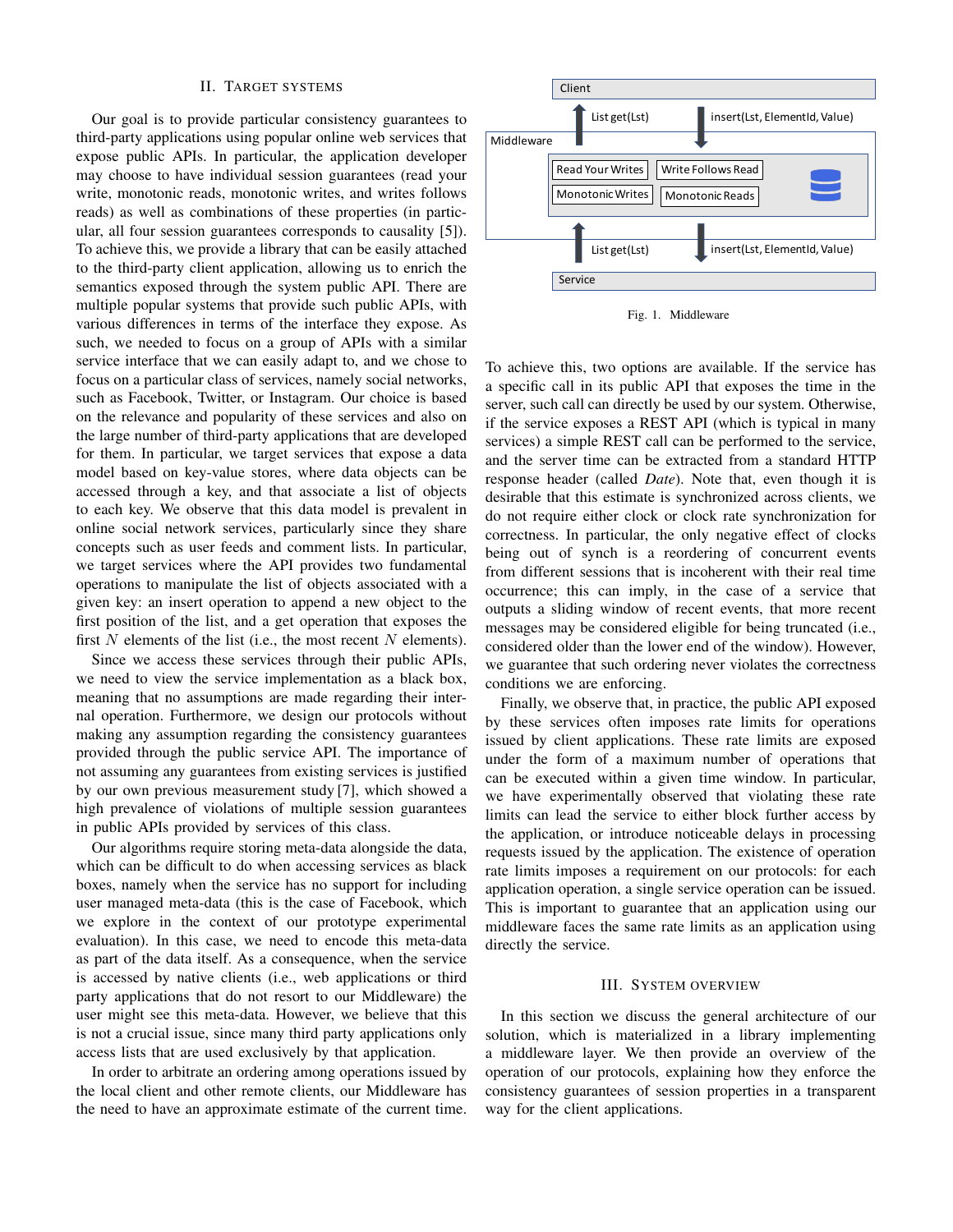# *A. Architecture*

Our system consists of a thin layer that runs on the client side and intercepts every call made by the third-party client application on the service, mediating access to the service. In particular, our layer is responsible for contacting the service on behalf of the client application, process the responses returned by the service and generate responses to the client applications according with the session guarantees being enforced. Figure 1 provides a simple representation of this architecture.

Our system can be configured by the third-party application developer to enforce any combination of the individual session guarantees (as defined by Terry et. al [9]), namely:  $i$ ) read your writes,  $ii)$  monotonic reads,  $iii)$  monotonic writes, and  $iv)$ writes follows reads. In order to enforce these guarantees, our system is required to maintain information regarding previous operations executed by the client application, namely previous writes that were issued or previous values that were observed by the client. In addition, our layer can also insert meta-data that is stored alongside the data in the original system, but stripped by the library before the final response is conveyed to the client.

#### *B. Overview*

As mentioned, our system intercepts each request performed by the client application, executes the request in the service, and then processes the answer generated by the service to provide a (potentially different) answer to the client application. This answer is computed based on a combination of the internal state that records the previous operations that were run by that particular client, and the actual response that was returned by the service.

Tracking application activity. In order to keep track of user activity, our system maintains in memory a set of data structures for each part of the service state that is accessed by the application. These data structures are updated according both to the activity of the applications (i.e., the operations that were invoked) and the state that is returned by the service. These data structures are: i) the *insertSet*, which stores the elements inserted by the client and ii) the *localView*, which stores the elements returned to the client.

Enforcing session guarantees. Enforcing session guarantees entails achieving two complementary aspects. First, and depending on the session guarantees being enforced, some additional meta-data must be added when inserting operations. As mentioned, this meta-data can be either added to a specialized meta-data field (if the API exposed by the service allows this) or directly encoded within the body of the element being added to the list. Such meta-data has to be extracted by our library when retrieving the elements of a list, thus ensuring transparency towards client applications. Second, our system might be required to either remove or add elements to the list that is returned by the service when the application issues an operation to obtain the current service state, in order to ensure that the intended session guarantees are not violated.

In the next section, we discuss the concrete algorithms executed by our system upon receiving an insert or get

# Algorithm 1: Initialization of local state

1: upon  $init(Lst)$  do 2: lstState ← init()<br>3: lstState.insertSet  $\mathit{lstState}.\mathit{insertSet} \gets \{\}$ 4: lstState.**localView**  $\leftarrow \{\}$ <br>5: lstState.**lastTimestamp** 

lstState.lastTimestamp  $\leftarrow 0$ 

- 6: lstState.insertCounter  $\leftarrow 0$
- 7: listStates $[List] \leftarrow$ lstState

operation for a particular list, in order to ensure that the values observed by the client application adhere to the semantics of each of the session guarantees that are intended to be provided.

#### IV. ALGORITHMS

We now discuss in more detail the algorithms that are employed by our Middleware layer to enforce session guarantees, and the rationale for their design. To this end, we briefly remind what each of the four session guarantees entails (we extend the definitions previously introduced in [7]), and then explain why our algorithms ensure that the anomalies associated with each of the session guarantees are prevented by it.

We explain our algorithms assuming that the service offers an interface with the following two functions, which are in practice easily mapped to functions that are supported by the various services that we analyzed: the insertion of an element in a given list Lst, denoted by the execution of function  $insert(Lst,ElementID,Value),$  where Lst identifies the list being accessed, ElementID denotes the identifier of the element being added (which can be an identifier generated by the centralized service or a unique identifier generated by our Middleware), and  $Value$  stands for the value of the element being added to the list; and the access to the contents of a list, denoted by the execution of function  $\det(Lst)$ , where Lst identifies the list being read by the client.

When the client accesses a list Lst for the first time, a special initialization procedure is triggered internally by our Middleware (Alg. 1), which initializes the local state regarding the accesses to  $Lst$ . The initialization is straightforward: it creates the object *lstState* that maintains all relevant information to manage the accesses to  $Lst$  (line 2). This state is composed by the sets insertSet and localView that were discussed previously, and that are initially empty (lines  $3 - 4$ ). Furthermore, two other variables are initialized, lastTimestamp, which is used to maintain information regarding elements that were removed from the previously discussed sets, and insertCounter, which tracks the number of inserts performed by the local client in the context of the current session. Both of these variables have an initial value of zero (lines  $5 - 6$ ). Finally, the *lstState* variable is stored in a local map, associated to the list Lst (line 7). Next, we explain how this local state is leveraged by our algorithms to enforce the various session guarantees.

# *A. Read Your Writes*

The Read Your Writes (RYW) session guarantee requires that, in a session, any read observes all writes previously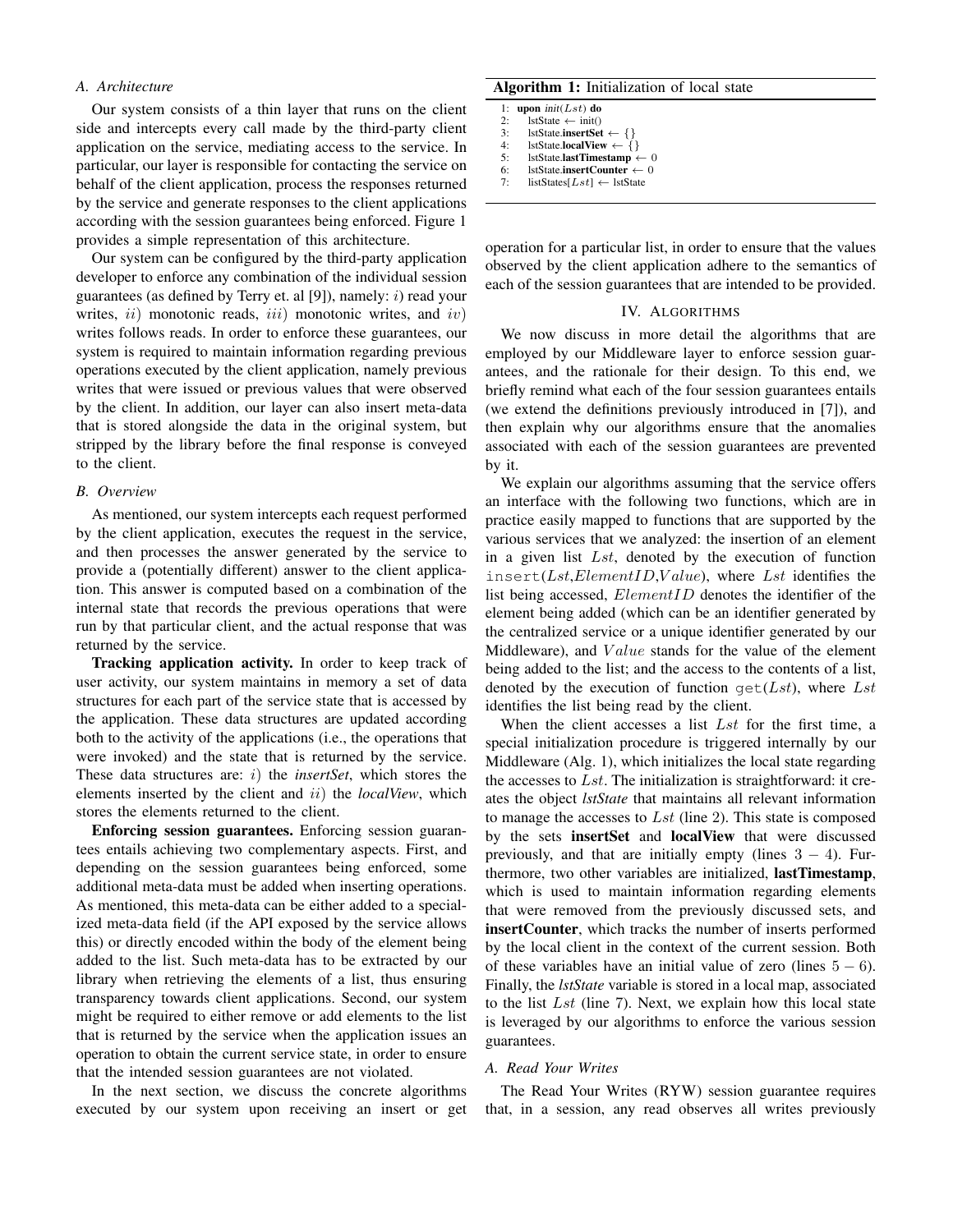## Algorithm 2: Read Your Writes

|     | 1: function insert(Lst, ElementId, Value) do                                                |
|-----|---------------------------------------------------------------------------------------------|
| 2:  | lstState ← listStates[Lst]                                                                  |
| 3:  | Element $e \leftarrow \text{init}()$                                                        |
| 4:  | $e.v \leftarrow Value$                                                                      |
| 5:  | $e_id \leftarrow ElementId$                                                                 |
| 6:  | e.timestamp $\leftarrow$ obtainServiceTimeStamp()                                           |
| 7:  | SERVICE.insert(Lst, ElementId, e)                                                           |
| 8:  | $lstState.insertSet \leftarrow e \cup lstState.insertSet$                                   |
|     |                                                                                             |
| 9:  | function $get(Lst)$ do                                                                      |
| 10: | lstState ← listStates[Lst]                                                                  |
| 11: | $sl \leftarrow$ SERVICE.get( <i>Lst</i> )                                                   |
| 12: | $sl \leftarrow \text{orderByTimestamp(sl)}$                                                 |
| 13: | $sl \leftarrow addMissingElementsToSL(sl, lstState.insertSet, lstState.lastTimestamp)$      |
| 14: | $sl \leftarrow \text{pureOldElementFromSL}(sl, 1stState.insertSet, 1stState.lastTimestemp)$ |
| 15: | $lstState$ .lastTimestamp $\leftarrow$ getLastTimestamp(sl)                                 |
| 16: | return removeMetadata(subList(sl, 0, $N$ ))                                                 |
|     |                                                                                             |

executed by the same client. More precisely, for every set of insert operations W made by a client c over a list  $L$  in a given session, and set  $S$  of elements from list  $L$  returned by a subsequent get operation of  $c$  over  $L$ , we say that RYW is violated if and only if  $\exists x \in W : x \notin S$ .

This definition, however, does not consider the case where only the N most recent elements of a list are returned by a get operation. In this case, some writes of a given client may not be present in the result if more than  $N$  other insert operations have been performed (by client  $c$  or any other client). Considering that the list must hold the most recent writes, a RYW anomaly happens when a get operation returns an older write performed by the client but misses a more recent one. More formally, given two writes  $x, y$  over list  $L$  executed in the same client session, where  $x$  was executed before  $y$ , an anomaly of RYW happens in a get that returns  $S$  when  $\exists x, y \in W : x \prec y \land y \notin S \land x \in S.$ 

Alg. 2 presents our algorithm for providing RYW. To avoid the anomaly described above, the idea is to store, locally at the client, all elements that are inserted by the local client in the list and add them to the result of get operations. In the insert operation, the inserted element is stored locally by the client (line 8). Additionally, our algorithm stores some meta-data in the object before performing the insert operation over the centralized service (lines  $5 - 6$ ). This information represents, respectively, the identifier of the element and a timestamp for the insert operation (from the perspective of the service, and retrieved as described in Section II). The element identifier is used to uniquely identify the writes. The timestamp and element identifier allow for totally ordering all entries in the insertSet, with the order being approximately that of the realtime order of execution. Note that the operation in line 12 also checks if the timestamps retrieved from the service in the same session are monotonically increasing, and, if not, enforces that property by overwriting the returned timestamp with an increment of the most recent one; this is important to avoid reordering events from the same session in case the timestamp provided by the server does not increase monotonically for some reason.

For executing a get operation (line 9) our algorithm starts

# Algorithm 3: Monotonic reads

- 1: function insert(Lst, ElementID, Value) do
- 2: Element e ← init()<br>3: e.id ← Element.
- $\mathbf{e}.\mathbf{i}\mathbf{d} \leftarrow ElementID$
- 4:  $e.v \leftarrow Value$ <br>5: SERVICE insert  $SERVICE.insert(Lst, ElementID, e)$
- 6: function  $get(Lst)$  do
- 7: lstState ← listStates[Lst]
- 8:  $sl \leftarrow$  SERVICE.get(*Lst*)
- 9: lstState.localView ← appendNewElementsToTop(sl, lstState.localView)
- 10: return removeMetadata(subList(lstState.localView, 0, N))

by executing the get operation over the service (line 11). Then, the returned list (*sl*) is ordered (line 12) and all elements of the local insertSet that are missing in the list are added to the list, keeping it ordered (line 13). Before returning the most recent N elements (with no meta-data) (line 16), our algorithm removes old session elements from the *sl* list and updates the lastTimestamp variable with the timestamp of the oldest element of the client session returned to the client (lines  $14 - 16$ ).

A limitation of this algorithm is that it causes the insertset to grow indefinitely. To avoid this, we use the timestamp of each element to remove from the **insertset** any element older than lastTimestamp. We also need to include the session id in the metadata of each element to avoid old elements of the session to reaper. We omit this from Alg. 2 for readability.

#### *B. Monotonic Reads*

This session guarantee requires that all writes reflected in a read are also reflected in all subsequent reads performed by the same client. To define this in our scenario where a truncated list of N recent elements is returned, we say that Monotonic Reads (MR) is violated when a client  $c$  issues two read operations that return sequences  $S_1$  and  $S_2$  (in that order) and the following property holds:  $\exists x, y \in S_1 : x \prec$ *y in*  $S_1 \wedge y \notin S_2 \wedge x \in S_2$ , where  $x \prec y$  means that element x appears in  $S_1$  before y.

To avoid this anomaly, our algorithm (presented in Alg. 3) resorts to the localView variable to maintain information regarding the elements (and their respective order) observed by the client in previous get operations. Therefore, when the client issues a get operation, our Middleware issues the get command over the centralized service (line 8) and then updates the contents of its **localView** with any elements that are returned by the service and that were not yet within the localView (line 9). These new elements are appended to the start of the list, as they are assumed to be more recent than those of the current localView.

The algorithm terminates by returning to the client the  $N$ most recent elements in the localView. These elements are exposed to the client without any of the meta-data added by our algorithms (line 10). Note that in this case the insert operation only issues the corresponding insert command with additional meta-data on the centralized service (lines  $1 - 5$ ).

Similar to the previously discussed algorithm, this approach has a limitation regarding the growth of local state, in this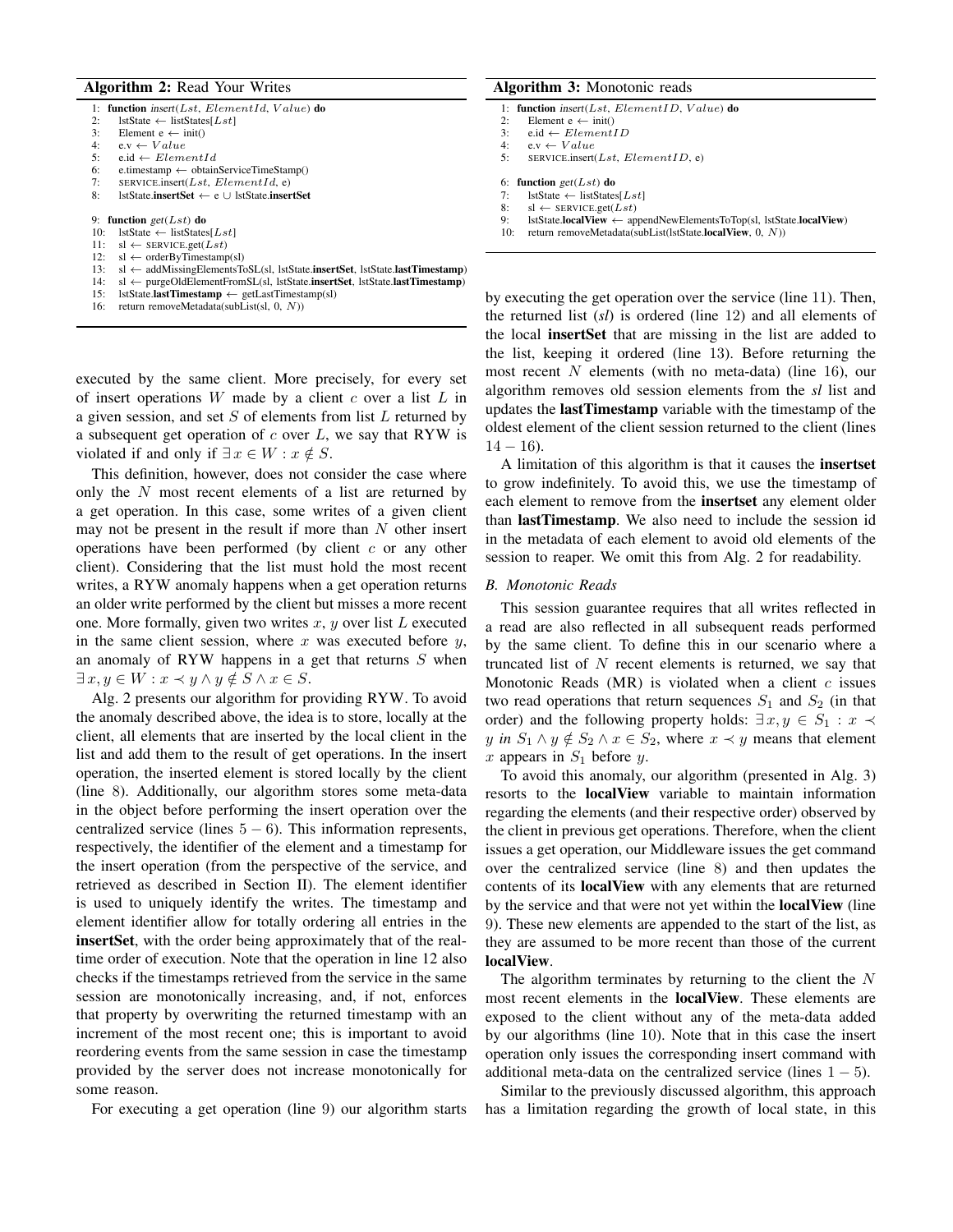# Algorithm 4: Monotonic Writes

| 1: function insert(Lst, ElementID, Value) do                                                                                                                                                                                                                                             |  |
|------------------------------------------------------------------------------------------------------------------------------------------------------------------------------------------------------------------------------------------------------------------------------------------|--|
| lstState ← listStates[Lst]                                                                                                                                                                                                                                                               |  |
| Element $e \leftarrow \text{init}()$                                                                                                                                                                                                                                                     |  |
| $e$ id $\leftarrow$ Element ID                                                                                                                                                                                                                                                           |  |
| $e.y \leftarrow Value$                                                                                                                                                                                                                                                                   |  |
| e.clientSession $\leftarrow$ getClientSessionID()                                                                                                                                                                                                                                        |  |
| e.sessionCounter $\leftarrow$ 1stState.insertCounter++                                                                                                                                                                                                                                   |  |
| SERVICE.insert(Lst, ElementID, e)                                                                                                                                                                                                                                                        |  |
| 9: function get( $Lst$ ) do<br>10:<br>lstState ← listStates[Lst]<br>$sl \leftarrow$ SERVICE.get( <i>Lst</i> )<br>11:<br>$sl \leftarrow sortElementsBySessionCounters(sl)$<br>12:<br>13:<br>$sl \leftarrow$ removeElementsWithMissingDependencies(sl)<br>14:<br>return removeMetadata(sl) |  |
|                                                                                                                                                                                                                                                                                          |  |

case the localView can grow indefinitely. To avoid this, we associate with each element inserted in the list a timestamp. This timestamp allows us to remove from the **localView** any element with a timestamp smaller than the timestamp of the oldest element that was in the last return to the client. We omit this from Alg. 3 for readability.

# *C. Monotonic Writes*

This session guarantee requires that writes issued by a given client are observed in the order in which they were issued by all clients. More precisely, if  $W$  is a sequence of write operations issued by client  $c$  up to a given instant, and  $S$  is a sequence of write operations returned in a read operation by any client, a Monotonic Writes (MW) anomaly happens when the following property holds, where  $W(x) \prec W(y)$  denotes x precedes y in sequence  $W: \exists x, y \in W : W(x) \prec W(y) \land y \in$  $S \wedge (x \notin S \vee S(y) \prec S(x)).$ 

However, this definition needs to be adapted for the case where only N elements of a list are returned by a get operation. In this case, some session sequences may be incomplete, because older elements of the sequence may be left out of the truncated list of  $N$  returned elements. Thus, we consider that older elements are eligible to be dropped from the output, provided that we ensure that there are no gaps in the session subsequences and that the write order is respected, before returning to the client. Formally, we can redefine MW anomalies as follows, given a sequence of writes W in the same session, and a sequence  $S$  returned by a read:  $(\exists x, y, z \in W : W(x) \prec W(y) \prec W(z) \land x \in S \land y \notin \Box$  $S \wedge z \in S$ )  $\vee (\exists x, y \in W : W(x) \prec W(y) \wedge S(y) \prec S(x)).$ 

Alg. 4 presents the algorithm employed by our Middleware to enforce the MW session guarantee. We avoid the anomaly described above by adding meta-data to each insert operation (lines  $1 - 8$ ) in the form of a unique client session id (*clientSession* – line 6) and a counter (local to each client and session) that grows monotonically (*sessionCounter* – line 7). This information allows us to establish a total order of inserts for each client session.

This meta-data is then leveraged during the execution of a get operation (lines 9−14) in the following way. After reading the current list from the service (line 11), we simply order the elements in the read list (*sl*) to ensure that all elements respect

## Algorithm 5: Write Follows Read

- 1: function insert(Lst, ElementID, Value) do
- 2: lstState ← listStates[Lst]<br>3: Element e ← init()
- Element  $e \leftarrow \text{init}()$
- 4: e.id ← ElementID<br>5: e.v ← Value  $e.v \leftarrow Value$
- $6: \qquad \text{e.curTimestamp} \longleftarrow \text{obtainCutTimestamp}(lstState.\textbf{localView})$
- 7: e.dependencies ← projectElementIdentifiers(lstState.localView)
- 8: e.timestamp ← obtainIncreasingServiceTimeStamp(lstState.localView)
- 9: SERVICE.insert $(Lst, ElementID, e)$

10: function  $get(Lst)$  do

- 11: lstState ← listStates[Lst]
- 12:  $sl \leftarrow$  SERVICE.get(Lst)
- 13: sl ← removeElementsWithMissingDependencies(sl)
- 14: cutTimestamp ← highestCutTimestamp(sl)<br>15: sl ← removeElementsBelowCutTimestamp
- 15: sl ← removeElementsBelowCutTimestamp(sl, cutTimestamp)
- 16: lstState.localView ← appendNewElementsByTimestamp(ls, lstState.localView)
- 17: lstState.localView ← purgeOldElements(lstState.localView)
- 18: return removeMetadata(sl)

the partial orders for each client session (line 12). Finally, an additional step is required to ensure that no element is missing in any of these partial orders. To ensure this, whenever a gap is found within the elements of a given client session, we remove all elements whose *sessionCounter* is above the one of any of the missing elements.

The get operation returns the contents that are left in the list *sl* without the meta-data added by our algorithms (line 14). Note that in this case we might return to the client a list of elements with a size below  $N$ . We could mitigate this behavior by resorting to the contents of the localView as we did in the algorithm to enforce MR. However, we decided to provide the minimal behavior to enforce each of the session guarantees in isolation.

## *D. Write Follows Read*

This session guarantee requires that the effects of a write observed in a read by a given client always precede the writes that the same client subsequently performs. (Note that although this anomaly has been used to exemplify causality violations [1], [8], any of the previous anomalies represent a different form of a causality violation [9].) To formalize this definition, and considering that the service only returns at most N elements in a list, if  $S_1$  is a sequence returned by a read invoked by client  $c, w$  a write performed by  $c$  after observing  $S_1$ , and  $S_2$  is a sequence returned by a read issued by any client in the system; a violation of the Write Follows Read (WFR) anomaly happens when:  $w \in S_2 \land \exists x, y \in S_1 : x \prec$ *y in*  $S_1 \wedge y \notin S_2 \wedge x \in S_2$ .

Our algorithm to enforce this session guarantee is depicted in Alg. 5. The key idea to avoid this anomaly is to associate with each insert the direct list of dependencies of that insert, i.e, all elements previously observed by the client performing the insert (line 7). Evidently, this solution is not practical, since this list could easily grow to include all previous inserts performed during the lifetime of the system. To overcome this limitation, we associate with each insert a timestamp based on the clock of the service, but with the restriction of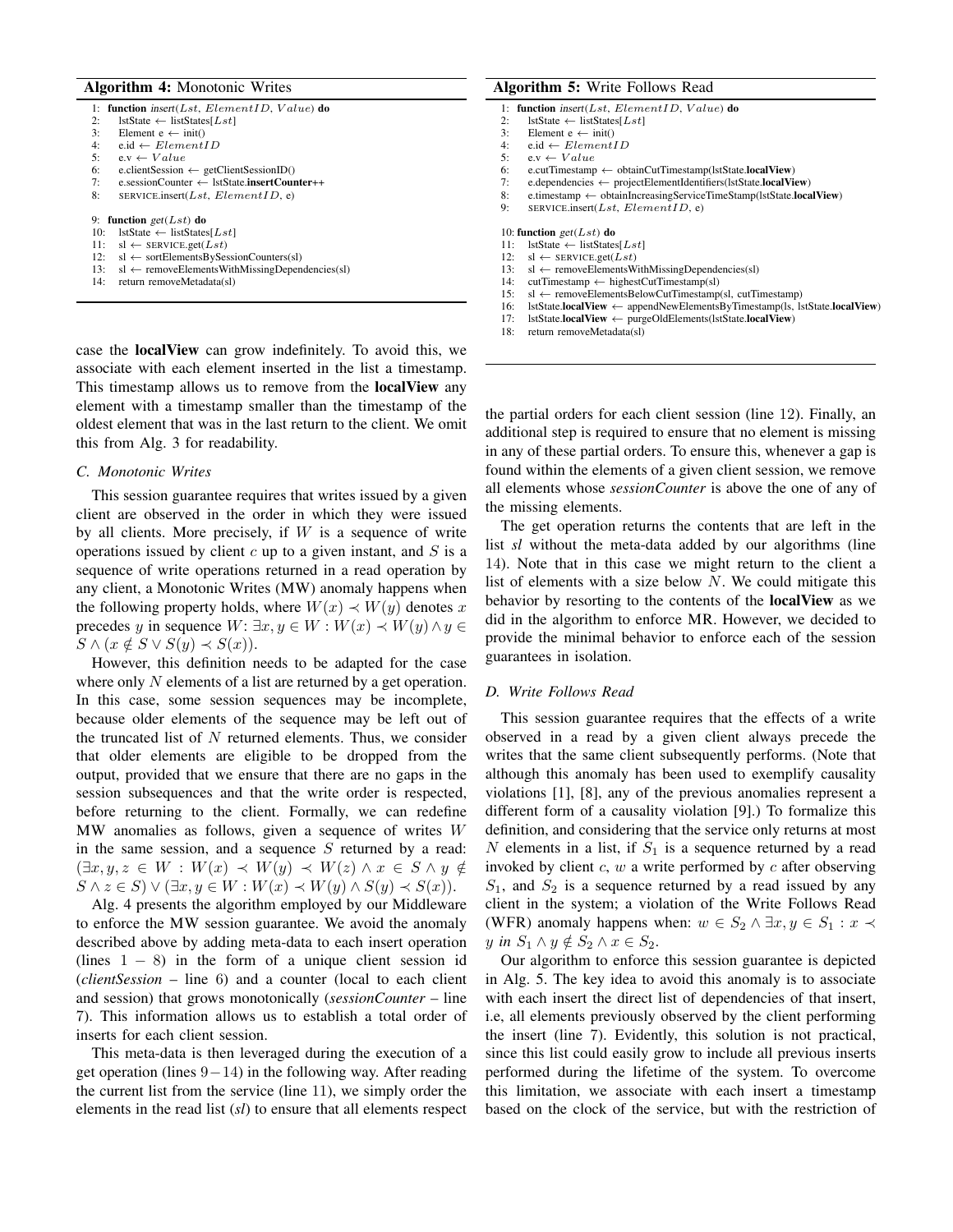being strictly greater than the timestamp of any of its direct dependencies (line 8). Furthermore, we also associate with each insert a cut timestamp, that defines the timestamp of its last explicit dependency, i.e, the dependencies registered in the dependency list (line 6). The cut timestamp implicitly defines every element with a lower timestamp to be a dependency of that insert operation. By combining these different techniques, we ensure that the explicit dependency list associated with an insert has at most a value around  $N$  elements (which is the size of the localView maintained by our Middleware).

Since only  $N$  elements of a list are returned by a get operation, the older dependencies may be left out of the sequence that is returned. When this happens, it is safe to consider that these dependencies were dropped from the window that is returned, provided that we ensure that, for each element that is returned, all dependencies that are more recent than the oldest element are also returned.

In the get operation we leverage this meta-data to do the following: we start by reading the contents of the list from the service (line 12) and then over this list we remove any insert whose dependencies are missing. Thus, we only remove inserts whose missing dependencies have a timestamp above the insert cut timestamp. We then compute a cut timestamp for the obtained list *sl* (line 13) that is the highest cut timestamp among all elements in *sl*. We use this timestamp to remove from *sl* any element whose creation timestamp falls below the computed cut timestamp. Finally, before returning to the client the elements that remain in *sl* without the additional meta-data (line 18) we update and garbage collect old entries from the localView (lines  $16 - 17$ ).

Similarly to the previous algorithm, the service might return a number of elements that is lower than  $N$ . In this case, to ensure that we always return  $N$  elements, we need to obtain the missing dependencies using a get operation that returns a single element (if supported by the service). In our implementation, we avoided this solution because it is prone to triggering a violation of the API rate limits. Again, an alternative way to address this is by, after reading the list from the service, merging its contents with those in the localStore and enforcing an order that is compatible with the timestamp of each element. However, for simplicity in exposition, we omit the details of this alternative.

#### *E. Combining multiple session guarantees*

Considering the algorithms to enforce each of the session guarantees discussed above, we can now summarize how to combine them. In a nutshell, it suffices for our Middleware to, on insert operations, add the meta-data used by each of the individual algorithms according to the guarantees configured by the application developer. Correspondingly, upon the execution of a get operation, our Middleware must perform the transformations over the list obtained from the service (*sl*) prescribed by each of the individual algorithms. Furthermore, all meta-data added to each element must also be removed before exposing data to the client application.



Fig. 2. Middleware with adapters

#### V. EVALUATION

In this section we present the experimental evaluation of our Middleware, which compares the client-perceived performance obtained when using our Middleware to provide each of the session guarantees in isolation and their combination (i.e, enforcing all four session guarantees). In our experiments we used a prototype of our Middleware whose implementation we briefly discuss below. Our evaluation was made using two different geo-replicated online services. First, to illustrate the benefit of our Middleware when designing third-party applications that interact with online social networks we have used Facebook's public API. Then, to illustrate the operation of our Middleware when interacting with a service that imposes fewer restrictions on the number and timing of client operations, we experimented with a geo-replicated deployment of the Redis datastore managed by ourselves.

Our evaluation focuses on asserting the overhead that results from the use of our middleware, in terms of client perceived latency (for insert and get operations), the communication overhead due to the inclusion of additional meta-data, and the storage overhead, namely due to the need for our Middleware to locally maintain some information about previous operations performed by the client.

#### *A. Implementation*

Our prototype of the Middleware layer proposed in the paper was implemented in the Java language. To interact with the two services that we explore in this work, we resorted to the *restFB* library for Facebook<sup>1</sup>, and the Jedis library for interacting with  $\text{Redis}^2$ .

Since our prototype was designed to interact with any Internet service with a public API, it requires two adapter layers to be written and provided to its runtime upon execution

<sup>1</sup>http://restfb.com

<sup>2</sup>https://github.com/xetorthio/jedis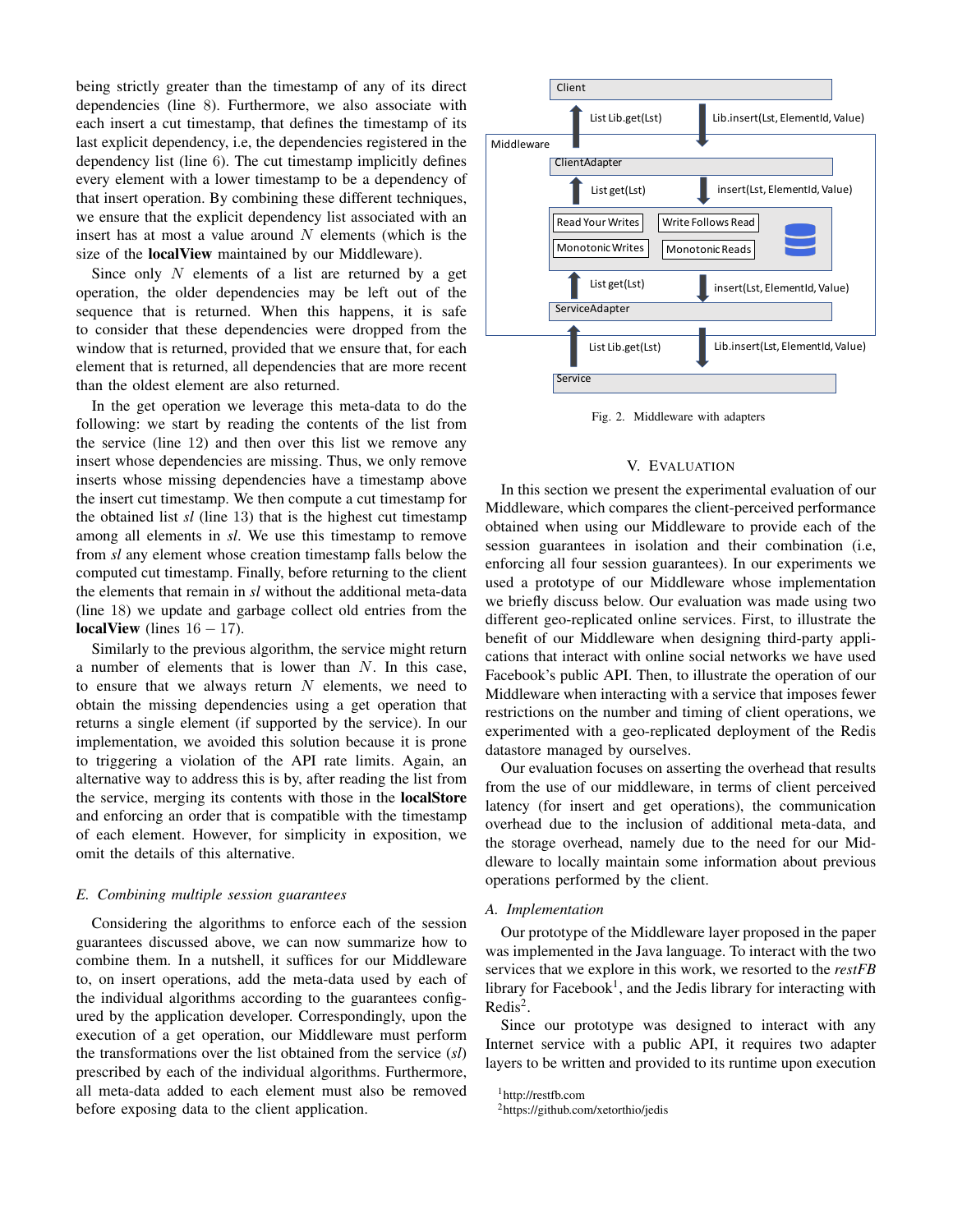(see Figure 2). These layers capture the API calls performed by the client application and translate them to a standard API exposed by our Middleware, and translate the calls to the centralized service performed by our Middleware into API calls to the library used to interact with the service, respectively. We have implemented these adapters for the two case studies employed in this evaluation. The adapters themselves are quite straightforward to write, and we believe most developers will be able to easily write new adapters to use our Middleware in combination with different libraries for accessing other online services.

## *B. Facebook Results*

We have conducted our experiments with Facebook by using YCSB [6] to emulate clients using Facebook to post messages to a group feed and reading the contents of that group feed. To emulate such clients spread across the World, we run three independent YCSB instances in three different locations using Amazon EC2 instances in Oregon, Ireland, and Tokyo. Each YCSB instance uses 10 threads, emulating a total of 30 independent clients, for a total of 90 clients across the World. Each emulated client has an independent instance of our Middleware. To accommodate the rate limits of Facebook's public API, we impose a maximum of 15 requests per second per YCSB instance.

Each experiment reported in this section was executed 7 times, and different consistency guarantees were rotated along experiments, such that each different consistency guarantee had experiments running on different time periods of the day. This was done to remove experimental noise due to contention on the Facebook servers, e.g., due to other user activity. The workload executed by clients was a mix of 50% inserts and 50% gets. The Middleware was configured to have  $N = 25$  meaning that each get retrieves at most 25 elements from the feed. Experiments reported in this section report the aggregated observations of 53, 119 insert and get operations.

*1) Latency:* We start by observing the latency of operations in Facebook when accessing the service directly through the library (labeled in the plots as NONE) and when using our Middleware to enforce each of the session guarantees in isolation and all of the session guarantees (labeled in the plots as ALL).

Figure 3 reports the latency observed for get operations, for all clients and per location of the client. Figure 3(a) shows that our Middleware introduces a small increase in the latency of get operations with a maximum increase of approximately one hundred milliseconds. Not surprisingly the overhead is at its maximum when all session guarantees are being enforced by our Middleware which is explained by a combination of the additional meta-data carried in each element, and the processing cost of the Middleware to perform the enforcement of each individual session guarantee.

When observing the distribution of latency for requests according to the region where the client is located (Figure 3(b)), we note the same relative distribution in the results, with overall lower latency values for the clients in Oregon. This is explained by the latency of those clients towards the Facebook servers, which is notoriously smaller according to the latency when using the client library directly. Another noteworthy aspect of Figure 3(b) is that the observed latency has a visible variation, both across and even within different client locations. This suggests that the latency overhead in these cases may suffer from a noticeable variability due to external factors which are related with the architecture and deployment of such a large-scale real World application.

Figure 4 reports average latency results for the insert operation for all clients and per client location. The results reported in Figure 4(a) show that globally the latency penalty incurred by the use of our Middleware is again modest, with a maximum increase of at most 50 milliseconds. The individual session guarantee with the largest increase in latency is monotonic reads. Considering the latency values observed in different locations reported in Figure 4(b), we note the same pattern previously observed, where the latency experienced by clients in Oregon is lower compared with the remaining locations. This is expected, since this can be explained by the latency experienced by the client to contact the Facebook service in that concrete location when compared with the remaining locations used in our experimental work.

*2) Communication Overhead:* We now study the communication overhead imposed by our Middleware by observing the average size of messages exchanged between clients and the service. Figure 5 reports these results for each of the session guarantees and for their combination, compared with the use of the library without our Middleware, for both get and insert operations. The results show that the overhead introduced by our Middleware is low for the get operations. This happens because most of the payload in these messages are the multiple elements of the list that are returned. Since our algorithms use small meta-data objects, the communication cost remains dominated by the contents of the elements that are read, as can be observed in Figure 5(a).

The same is not true for insert operations, as reported in Figure 5(b). In this case, since each message contains only a single element to be added, the increase in message size is quite noticeable when the Middleware is enforcing Writes Follows Reads and the combination of all session guarantees. This happens due to the cost of sending the explicit dependencies of each inserted element, which can account to 25 unique element identifiers and their timestamps. The remaining session guarantees, in contrast, have a modest overhead of only a few tens of bytes.

*3) Local Storage Size:* Finally, Figure 6 reports the storage cost in terms of elements stored locally by our Middleware for enforcing each of the session guarantees and their combination. For completeness, we also provide the results for the NONE configuration, which, as expected, is zero. This is used as a sanity check for our results. Monotonic writes do not require any form of local storage, and therefore have no local storage overhead. In contrast, the remaining session guarantees resort to elements stored in the insertSet and localView data structures. As expected, when providing all of the session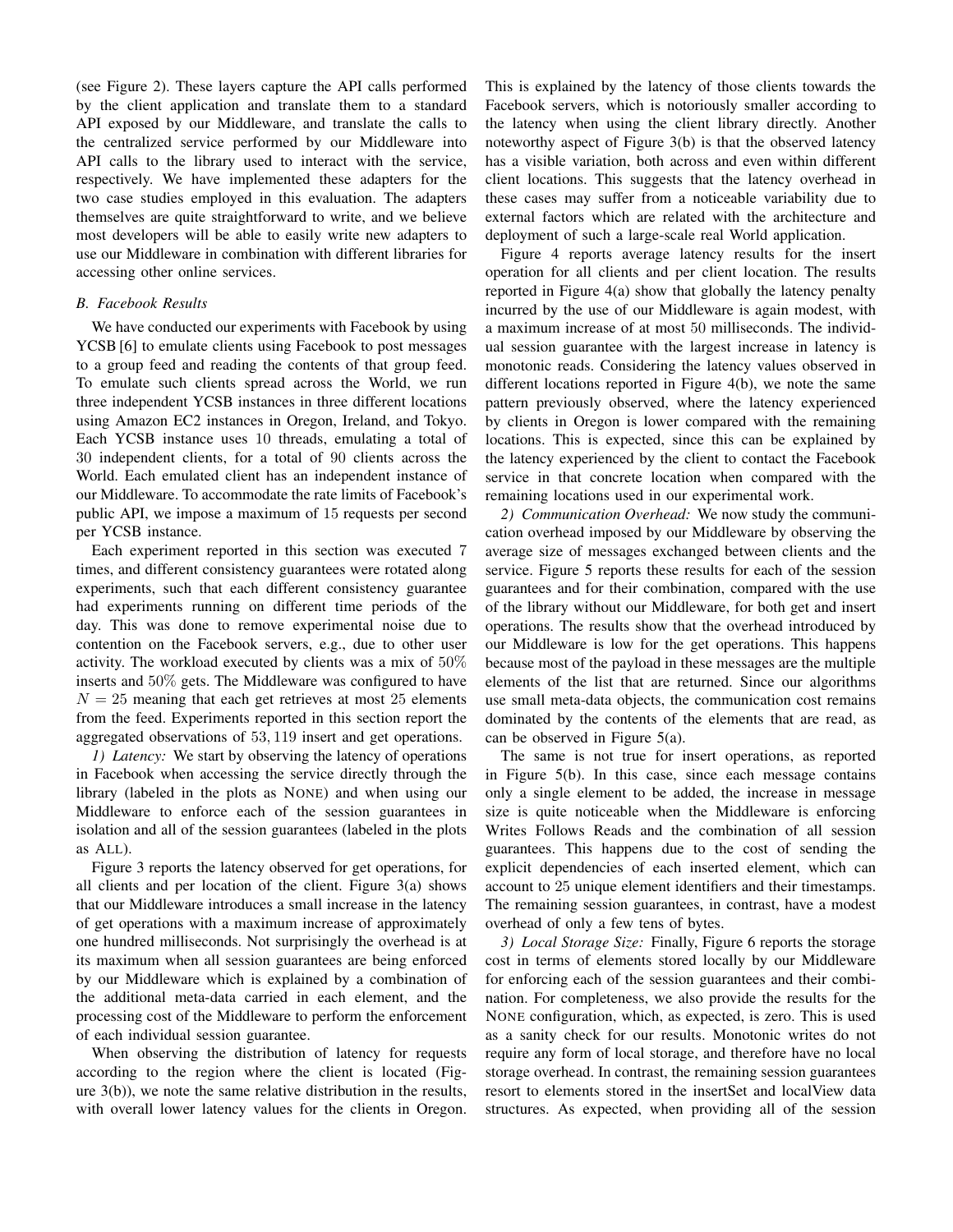

Fig. 3. Latency of Get Operation in Facebook

Fig. 4. Latency of Insert Operation in Facebook

Fig. 5. Communication overhead in Facebook



Fig. 6. Local storage overhead for Facebook

guarantees the local storage has more entries, this happens because the number of entries is the sum of the elements in the insertSet and in the localView.

# *C. Redis Results*

We also conducted experiments using the Redis data storage system. To this end, we have deployed Redis with its replication enabled across machines scattered in three Amazon EC2 regions: Oregon, Tokyo, and Ireland. Redis uses a masterslave replication model, and we have deployed the master in Ireland and two slaves in each region, for a total of 7 replicas. YCSB was executed in the same three regions of Amazon EC2 used in the previously reported experiments, with each YCSB instance running 10 threads that execute operation in a closed loop. Each thread has its own instance of the Middleware. All operations access the same list object stored in Redis,

with the read operation being executed in one of the slave replicas, selected randomly. For each algorithm, we run our experiments 6 times for 60 seconds with an interval of four minutes between runs. Similar to the experiments conducted with Facebook, YCSB was configured to execute a workload composed of 50% inserts and 50% of reads. Again, we set  $N$  to be equal to 25. The experiments reported in this section aggregate the results from executing a total of 21, 285, 291 insert and get operations.

*1) Latency:* Figure 7(a) presents the average latency of get operations. The results shows that our middleware introduces a very small overhead, on the order of microseconds, for Read Your Writes, Monotonic Reads, and Monotonic Writes. In Write Follows Read and when all session guarantees are enforced, there is an increase of approximately one to two milliseconds because the algorithms have to check the dependencies and process the meta-data. The results of Figure 7(b), which details the values observed in each region, show the same pattern across all regions, namely that the latency for reading data using a client in Ireland is higher than in other locations (due to the proximity to the master replica). This can be explained by the fact that writes in Ireland are much faster that in other locations, which causes the number of read operations that are executed to be higher in Ireland than in other locations, thus leading to a higher load, which results in a higher latency for executing operations.

In contrast to the experiments for the Facebook service, the observed latencies are much more predictable in this deployment. This confirms the expectation that a real-world service leads to qualitatively different results from a controlled experiment.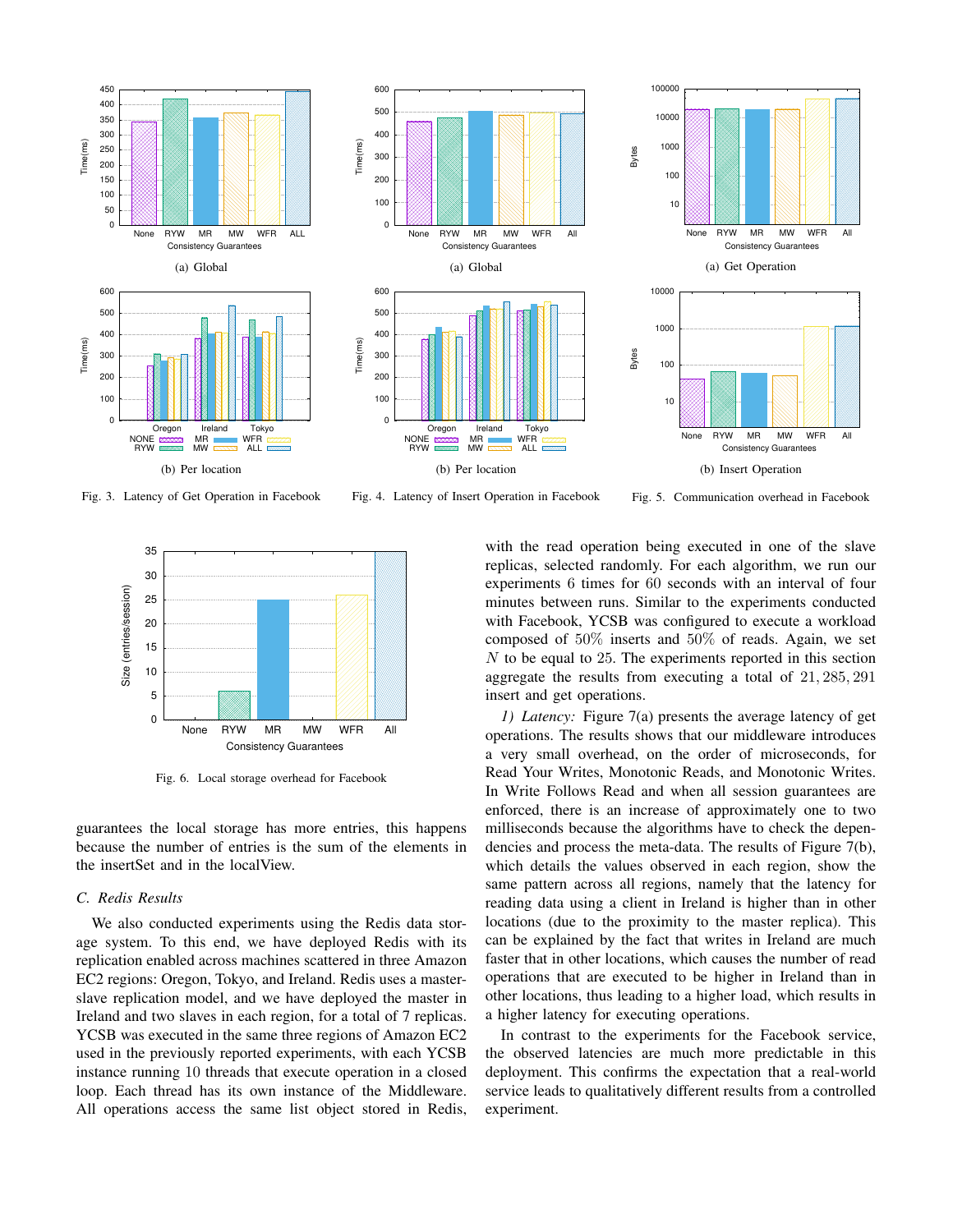



Fig. 10. Latency of Insert Operation in Redis in Ireland



Fig. 11. Local storage overhead for Redis

Figure 8(a) shows the latencies of the insert operation, in this case the latency is almost the same across all cases, but if we look to Figure 8(b) we see that in Ireland latency values are much smaller, this is again justified by the location of the master replica in Ireland and the fact that all clients are issuing their write operations to the (same) master replica. Figure 10 reports the latencies in Ireland, again a similar pattern to the one observed for Get operations.

*2) Communication Overhead:* In terms of communication overhead imposed by our Middleware, the results in Figure 9(a) and Figure 9(b) show that in the Get and Insert operations the overhead is more noticeable when enforcing Write Follows Read and in when employing the combination of all algorithms. This happens due to the overhead associated with managing and communicating the information stored in dependency lists.

*3) Local Storage Size:* To conclude, Figure 11 shows that in Monotonic Reads and Write Follows Read the number of elements in the localView is around 30, which is higher than  $N = 25$ . This happens because of the high write throughput, which causes several elements to be assigned the same timestamp. In this case, our truncation algorithm allows for the limit to be exceeded in the case of ties. The combinations of all algorithms is also affected by this situation, leading to a higher value around 55. Note that we are showing the average of the highest value registered for each independent client session at any time during its execution.

## VI. RELATED WORK

The closest related work can be found in the recent proposals that also leverage a middleware layer that can mediate